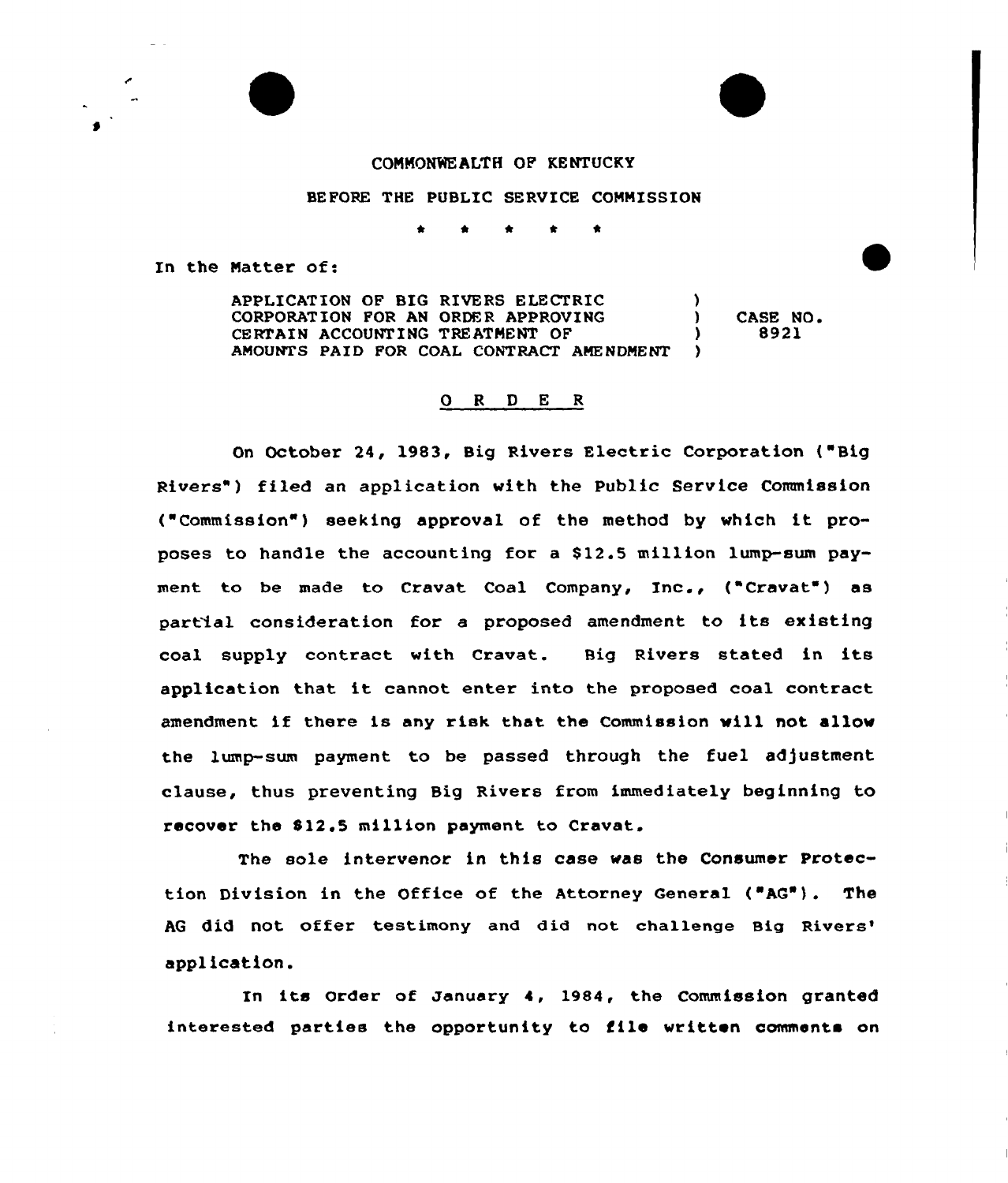Big Rivers' application and/or to request a public hearing. On January 18, 1984, the AG requested that a public hearing be scheduled, but after further analysis of Big Rivers' application the AG withdrew its request on January 24, 1984. Following proper notice, no other party of record requested a public hearing or filed written comments.

Big Rivers has negotiated an amendment to its February ll, 1977, Coal Contract with Cravat which reduces both the price and quality of the coal to be delivered over the contract's remaining 8-year term. If Big Rivers executes the proposed coal contract amendment, it will be required to pay Cravat the sum of \$12.5 million within 10 days from the date of execution. Big Rivers proposes to set up a deferred debit of \$12.5 million and charge a portion of that deferred debit to fuel stock with the delivery of each ton of coal by Cravat, until the deferred debit is depleted. These amounts charged to fuel stock will increase the average price of each ton of coal burned, which will in turn increase the amount collected through the fuel adjustment clause each month. However, this increase will be more than offset by the reduction of the proposed coal contract amendment, thereby resulting in an actual net decrease in the average price of each ton of coal burned and the amount collected through the fuel adjustment clause each month.

Big Rivers estimates the net present value of the proposed coal contract amendment to be approximately 819.S million using a 10.5 percent discount rate, or a net savings in fuel expenses over the next 8 years of approximately \$37.2 million after

 $-2-$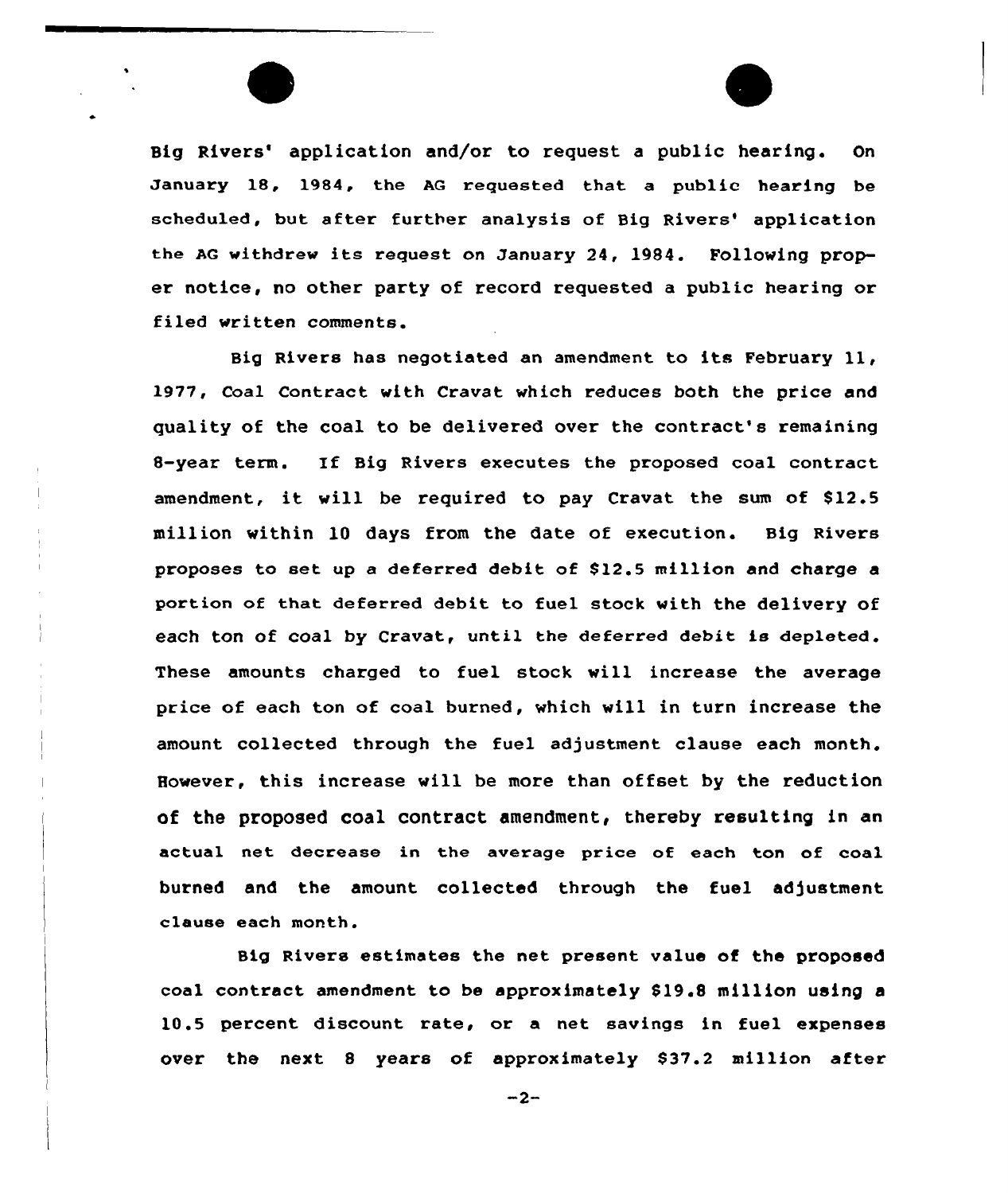deducting the initial prepayment of 812.5 million. Furthermore, Big Rivers does not expect to incur any additional investment in plant or maintenance expenses as a result of the change in the quality of the coal to be delivered under the proposed coal contract amendment.

Upon execution of the proposed coal contract amendment, Cravat will issue an irrevocable letter of credit in the amount of \$12.5 million as security for performance by Cravat of its obligations under the amended coal contract which will remain in effect until such time that Cravat delivers approximately 1,136,364 tons of coal. Ef Cravat defaults in the delivery of coal under the amended contract, or if it is terminated by Big Rivers, Big Rivers proposes to continue to charge amounts from the deferred debit to fuel stock as though Cravat was continuing to deliver the minimum of 36,000 tons of coal per month. Under these circumstances, the deferred debit would also be credited with any refund of the \$12.5 million received from Cravat and/or under the letter of credit.

The Commission, having considered the evidence of record, is of the opinion and finds that:

l. Since the 812.5 million is in effect <sup>a</sup> prepayment of fuel costs to obtain more favorable coal supply contract terms, the fuel adjustment clause regulation (807 EAR 5:056) does not preclude the pass-through of such a prepayment.

2. Big Rivers has exercised prudent fuel procurement practices in negotiating the amendment to the Cravat coal contract, which will result in lower fuel costa.

 $-3-$